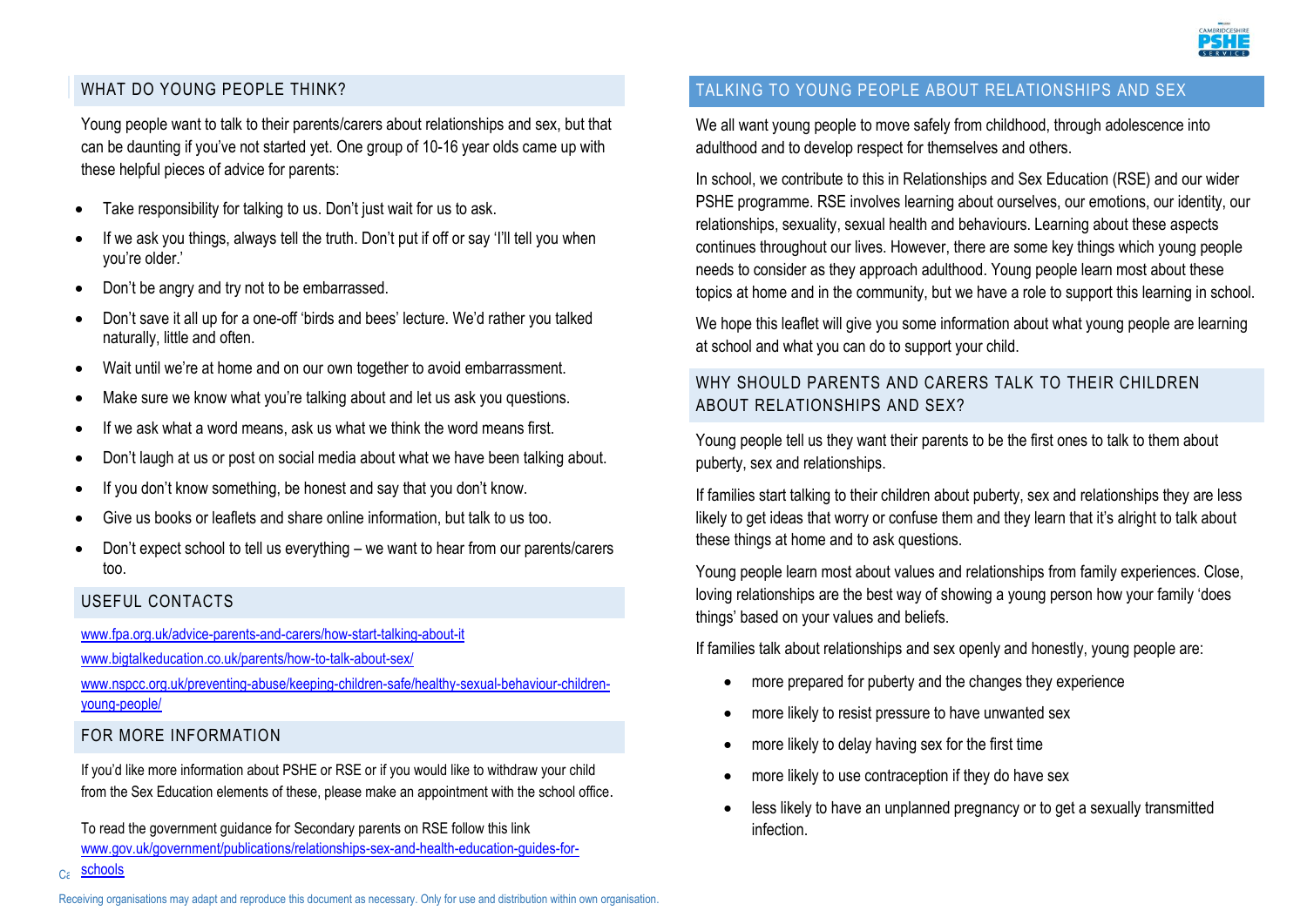

### WHAT DO YOUNG PEOPLE LEARN ABOUT RSE IN SCHOOL?

RSE is a very broad topic, which makes up part of our PSHE Curriculum. It includes learning about families, respectful relationships (including friendships), online and media, being safe and intimate and sexual relationships (including sexual health). It is often the last of these sections that families want to know most about, but we don't teach these topics in isolation.

#### LEARNING ABOUT INTIMATE AND SEXUAL RELATIONSHIPS KS3 (Y7/8)

What are the reasons some people want to have a partner? R-ISR

Why do different people have different expectations from relationships? R-ISR

What are the features of positive relationships, including partners? R-ISR

Why do people decide to get married, become civil partners or form stable long-term partnerships? R-ISR

What do I understand by the term 'sexuality' and how do I show respect? R-ISR

How do people feel about HIV/AIDS and what are attitudes to people who are HIV positive? R-ISR

Why and how might people apply pressure to engage in intimate or sexual activity? R-ISR Which infections can be spread by sexual activity? R-ISR

How do condoms work to prevent pregnancy and the spread of STIs? R-ISR

Can I identify sources of reliable information about relationships, my body and intimacy? R-ISR

### LEARNING ABOUT INTIMATE AND SEXUAL RELATIONSHIPS KS3 (Y8/9)

Do I understand the physical and emotional effects of sexual excitement? R-ISR

What are the social norms of sexual activity amongst my peers and how do my perceptions influence my choices? R-ISR

What do I understand about sexual attraction, love and trust and can I communicate about these feelings? R-ISR

How will I know if I want or feel ready for an intimate, sexual relationship and how will I communicate about this? R-ISR

Do I understand the physical and emotional benefits and risks of trusting, respectful, intimate relationships? R-ISR

Which sexual behaviours pose greater risks for transmission of STIs and HIV/AIDS? R-ISR What are the key principles of safer sex for people of all sexualities? R-ISR

What do I understand about different forms of contraception and their effectiveness? R-ISR

What are the prevalence and causes of miscarriage and how do they affect people? R-ISR

Can I identify trusted sources of support and provision of services for contraception and sexual health? R-ISR

### LEARNING ABOUT INTIMATE AND SEXUAL RELATIONSHIPS KS4 (Y10/11)

How can I delay sexual intimacy until I am sure I am ready? R-ISR

How may mental health be affected positively and negatively by intimate relationships? R-ISR How can I identify pressure and influence to engage in intimate or sexual activity and how can I support others? R-ISR

What are characteristics of abusive/exploitative intimate relationships? R-ISR

How do lifestyle choices affect fertility, reproductive health and the development of a foetus? R-ISR

How does fertility change over a lifetime? R-ISR

How does the use of alcohol and drugs affect decision making and personal safety in intimate relationships? R-ISR

What are the possible features of a consensual sexual relationship? R-ISR

How will health care professionals treat my personal information? R-ISR

What are the short and long term effects of STI's and how are they treated? R-ISR

How can good sexual health for people of all sexualities be maintained through safer sex and regular testing?

What are the options and their possible consequences when a pregnancy is unwanted? R-ISR Where are the local services to support me with contraception, sexual health and relationship issues and how do I access them? R-ISR

How can I delay sexual intimacy until I am sure I am ready? R-ISR What skills may I need to communicate confidently about intimacy, sexual relationships and contraception? R-BS How may mental health be affected positively and negatively by intimate relationships? R-ISR What effects does my body image have on my choices and behaviour? H-CAB How can I support myself and others to develop a positive body image? H-CAB How can I identify pressure and influence to engage in intimate or sexual activity and how can I support others? R-ISR What are characteristics of abusive/exploitative intimate relationships? R-ISR What is domestic abuse and its consequences for families? R-BS What are the experiences of young parents? R-F What are the experiences of families who have adopted or fostered? R-F How do lifestyle choices affect fertility, reproductive health and the development of a foetus? R-ISR How does fertility change over a lifetime? R-ISR Why do people choose cosmetic or aesthetic procedures and what are the benefits/risks? H-IS How might media portrayals of sex, including pornography, influence views on gender, sexual pleasure, power, sexual norms and respect? R-OM What are the terms for describing different sexual and gender identities and how should we show respect? R-RR What are my attitudes about sexual relationships, marriage and abortion and what are the views of different faiths/cultures? R-F How does the use of alcohol and drugs affect decision making and personal safety in intimate relationships? R-ISR What are the possible features of a consensual sexual relationship? R-ISR Do I understand the law about rape and consequences for perpetrators? R-BS What are honour-based violence and forced marriage, who might be at risk and how can people get support? R-F How will health care professionals treat my personal information? R-ISR What are the short and long term effects of STI's and how are they treated? R-ISR How can good sexual health for people of all sexualities be maintained through safer sex and regular testing? What are the options and their possible consequences when a pregnancy is unwanted? R-ISR Where are the local services to support me with contraception, sexual health and relationship issues and how do I access them? R-ISR